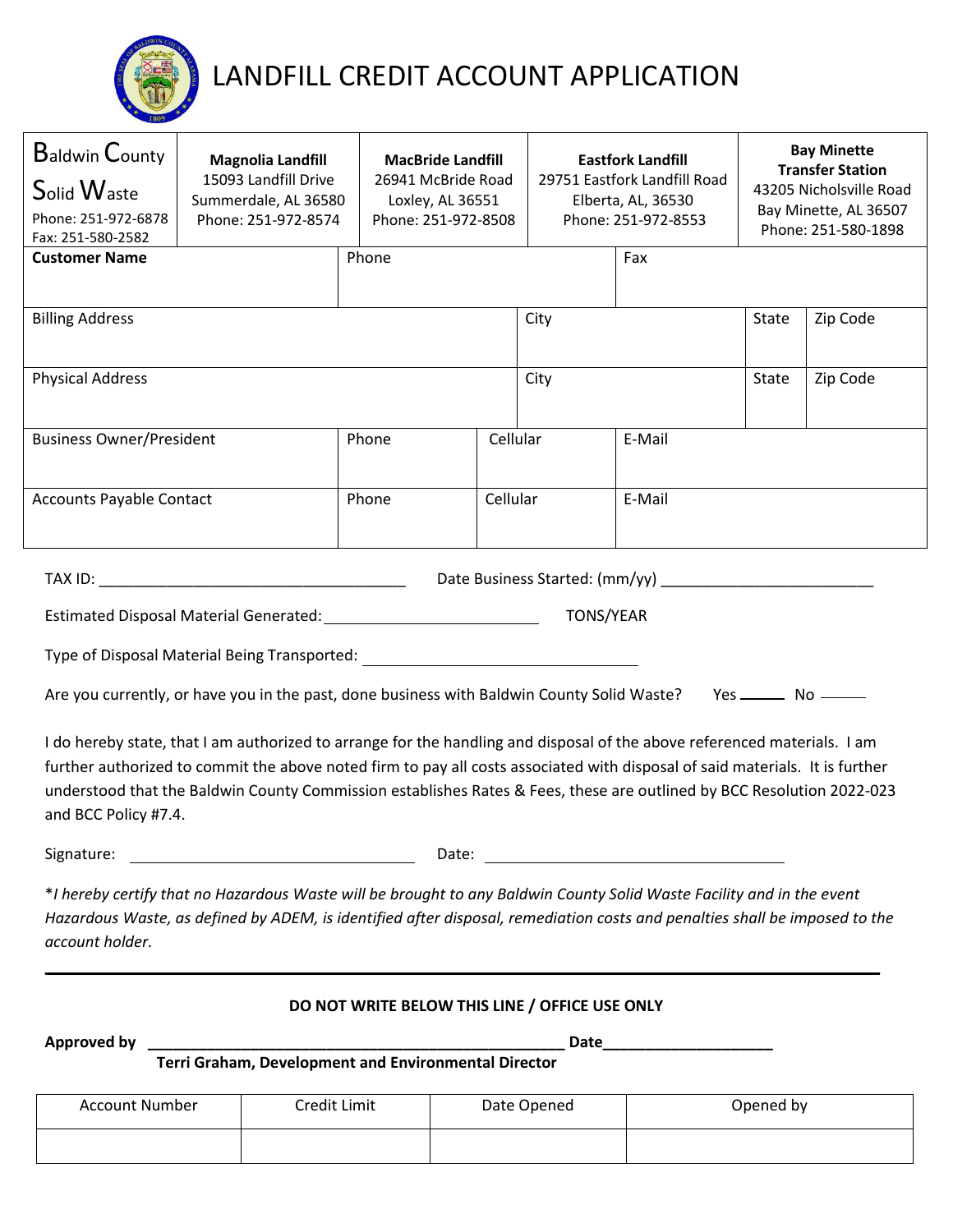

### LANDFILL CREDIT ACCOUNT APPLICATION

### **Trade References: (No Financial Institutions or Credit Card Companies)**

| <b>Company Name:</b> | Contact:       |
|----------------------|----------------|
| Address              | City State Zip |
| Phone Number:        | Fax/Email:     |
| <b>Company Name:</b> | Contact:       |
| Address              | City State Zip |
| <b>Phone Number:</b> | Fax/Email:     |
| <b>Company Name:</b> | Contact:       |
| Address              | City State Zip |
| Phone Number:        | Fax/Email:     |

Billing is once monthly & E-Invoicing is available. This account requires payments (checks) to be mailed to 15093 Landfill Drive, Summerdale, AL 36580. No online payments or Credit Card payments can be accepted. ACH is available.

If credit is granted, I/we promise to pay bills when rendered. I/we understand all invoices are payable 15 days from receipt of invoice. In the even payment is not made and my/our account is referred to a collection agency or attorney, I/we will pay cost of collection. If legal action is required, I/we will pay reasonable attorney's fees resulting from such action. I/we authorize the above listed trade references to release to Baldwin County Solid Waste any credit or financial information that Baldwin County Solid Waste may request. I/we acknowledge that the extension of credit will be at the sole discretion of Baldwin County Solid Waste.

**Commercial Account Late Fees:** Payment is due by the 5th of each month. A two percent (2%) late fee with a minimum late fee of \$10.00 will be imposed on all commercial charge accounts that payment is not received by the 15<sup>th</sup> of the month.

**Return Check Policy:** An NSF fee of \$30.00 will be added to your account on all return checks.

**Terminating Account:** The customer is responsible for notifying Baldwin County Solid Waste to close their account.

Please Describe Your Vehicle(s):

| <b>DRIVER</b> | <b>VEHICLE NUMBER</b> | <b>MAKE OF VEHICLE</b> | <b>LICENSE NUMBER</b> |
|---------------|-----------------------|------------------------|-----------------------|
|               |                       |                        |                       |
|               |                       |                        |                       |
|               |                       |                        |                       |
|               |                       |                        |                       |

**\*Baldwin County Solid Waste (BCSW) requests that your company name, as referenced on this application, be displayed on your vehicles and/or trailers to ensure charges are posted to account correctly. The driver of unmarked or unidentified vehicles may be asked to produce ID and be authorized, prior to dumping/disposal, to charge on account. For drivers not identified on this form, BCSW will require written notification from your account contact prior to disposal.**  Initial \_\_\_\_\_\_\_\_